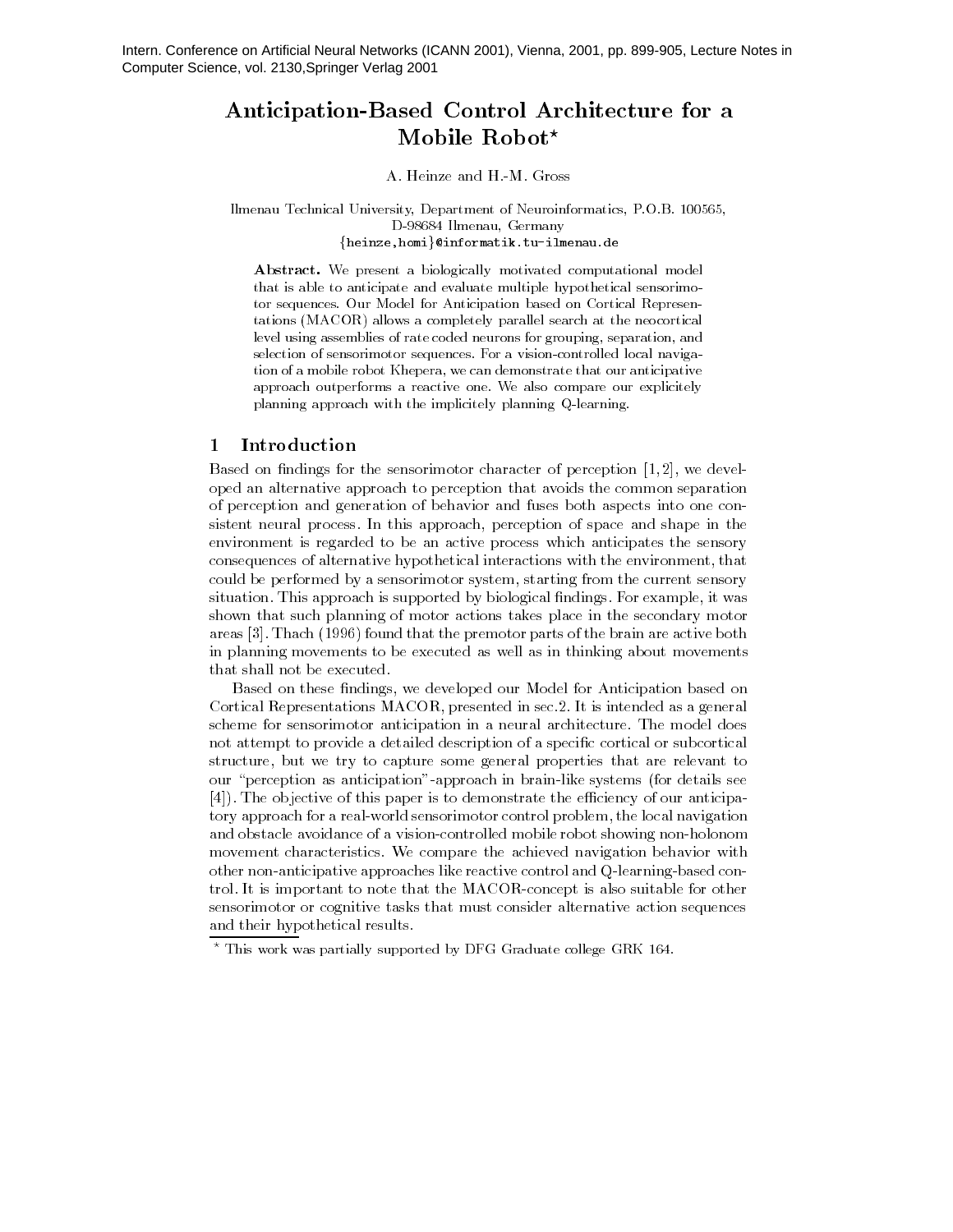## $\overline{2}$ Model for anticipation

In the framework of a visually-guided navigation task (sec.2.3), our architecture (see fig.1) processes as sensorimotor information a visual input yielded from an omnicamera, supplemented by the last motor command executed. Within the architecture, those inputs are represented by a Fuzzy ART architecture [5]. The visual part is represented by the F2-nodes of a Fuzzy ART network. Each of these nodes contains several neurons, which represent the motor commands available to bring the system into the considered visual situation (visuomotor column). Between the resulting visuomotor representation of the current situation and that of the preceeding one, connections incorporating the certainty of that transition and its evaluation are adapted (sec.2.1).



Fig. 1. Overview of the architecture. To represent visuomotor inputs, each Fuzzy ART node representing a specific visual input contains several neurons to represent motor commands available to bring the system in this situation Connections between the present and the preceeding visuomotor situations are adapted to reflect the reinforcement incurred during that particular transition and the competence gained By activation of a neuron and the subsequent spread of activity through its weights to activate other neurons, alternative sensorimotor sequences may be generated.

This architecture embeds the functionality required for a *parallel* generation of sequences of sensorimotor hypotheses (sec.2.2). In the context of the biological foundations of the architecture, this parallel generation is realized by a spread of activity through connections between the visuomotor columns. In the following investigations, we use a restricted set of discrete motor commands to investigate the effect of anticipative behavior (see sec.  $2.3$ , too).

#### Learning within the map 2.1

The learning of sensorimotor connections between the present and the preceding visuomotor situations takes place after each executed motor command. To evaluate the certainty of the existance of sensorimotor connections, we investigated several approaches, for example actual transition probabilities. Because of the clustering of the input space, high competence weights between neurons in the same sensorimotor assembly are established. The correspondingly lower competence weights between different situations yield lower sequence evaluations. These sequences are subsequentely not selected, but important for the consideration of movements resulting in a collision and thus for achieving of system goals.

Using the simple learning equ.1 realized as a sigmoidal function for competence weights, a specific weight can quickly reach a maximum value  $w_{\text{max}}^{\text{c}}$ ,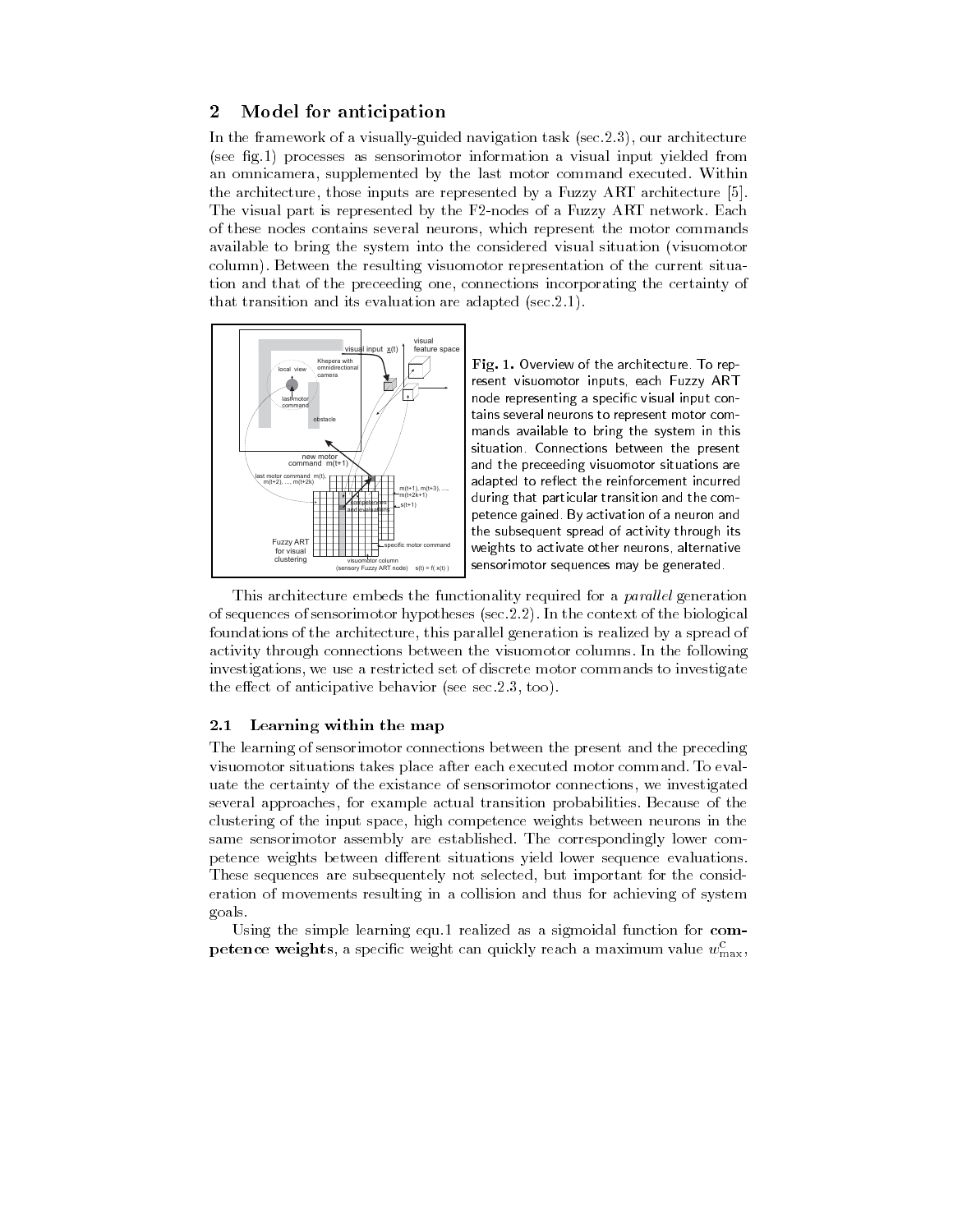determined by the parameter  $\mu$  and  $\sigma$ . Thus all weights hold the same value after a sufficiently high number of adaptation steps, such that the action selection (sec.2.2) depends only on the values of the evaluation weights. Therefore, the competence weights are only meaningful for unknown transitions, which are devalued by the competence. In equ.1,  $z_{ij}$  is the number of adaptations of the respective weight.

$$
w_{ij}^{\text{C}}(t) = \frac{1}{1 + e^{\frac{z_{ij} - \mu}{\sigma}}} \quad \text{where} \quad \mu = 2.8 \quad \text{and} \quad \sigma = 0.4 \quad (1)
$$

For learning of evaluation weights, a simple form of reinforcement learning is used. Thus, the evaluation weights hold only the expected evaluation for the next transition, yielding a purely reactive behavior. Only by means of internal simulation, an anticipative behavior can be generated. The reinforcements  $r$ yield the evaluation of the generated behavior. In our experiments, they were chosen to reward a collision free, straight navigation behavior and to punish turns and collisions. For the adaptation of evaluation connections  $w_{ij}^{\mathbf{r}}$ , the number z of adaptations of the respective weight  $w_{ij}$  is used to determine an adaptive learning rate  $\frac{1}{z^r}$ .

$$
w_{ij}^{\mathbf{r}}(\mathbf{t}+1) = w_{ij}^{\mathbf{r}}(\mathbf{t}) + \frac{1}{z_{ij}^{\mathbf{r}}} \cdot (\mathbf{r} - w_{ij}^{\mathbf{r}}(\mathbf{t}))
$$
\n(2)

For comparison, a special form of reinforcement learning, Q-learning  $[6, 7]$  was also investigated, because it is a model free, but implicitely planning approach.

$$
w_{ij}^{\mathbf{r}}(\mathbf{t}+\mathbf{1}) = w_{ij}^{\mathbf{r}}(\mathbf{t}) + \frac{1}{z_{ij}^{\mathbf{r}}} \cdot (\mathbf{r} + \gamma \cdot w_{ki}^{\mathbf{r}}(\mathbf{t}) - w_{ij}^{\mathbf{r}}(\mathbf{t}))
$$
\n(3)

$$
w_{ki}^{\Gamma}(t) = \max_{l} w_{li}^{\Gamma}(t) \tag{4}
$$

By choosing the parameter  $\gamma$  to control the planning horizon  $\gamma > 0$ , the prediction of evaluations of subsequent transitions can be stored in one connection (strong Q-learning, equ.3 and 4). Q-learning becomes a planning free approach by choosing  $\gamma = 0$  (weak Q-learning, equ.2).

#### $2.2\,$ Generation and evaluation of sensorimotor sequences

For generation of sensorimotor sequences, a specific neuron in a Fuzzy ART assembly is activated by the current sensory situation and the last executed motor command. This neuron propagates its activity  $y_j^{\alpha}$  to all other interconnected neurons  $i \in S = [0, n \cdot m - 1]$  using its competence connections  $w_{ii}^c$ , where *n* is the number of sensory assemblies and  $m$  the number of motor neurons within each assembly. The activated neurons may in turn activate further neurons, resulting in a mechanism of internal simulation and thus the generation of whole sequences of sensorimotor hypothesis  $(equ.5)$ .

$$
y_i^{\alpha}(t+1) = \max_{j \in S} w_{ij}^{\mathcal{C}}(t) \cdot y_j^{\alpha}(t)
$$
 (5)

Since the maximal value of the competence connection is less than 1.0, a subsequent neuron will always be less activated than its predecessor. Also, a neuron can only be activated by its maximum input activity. This supplies a simple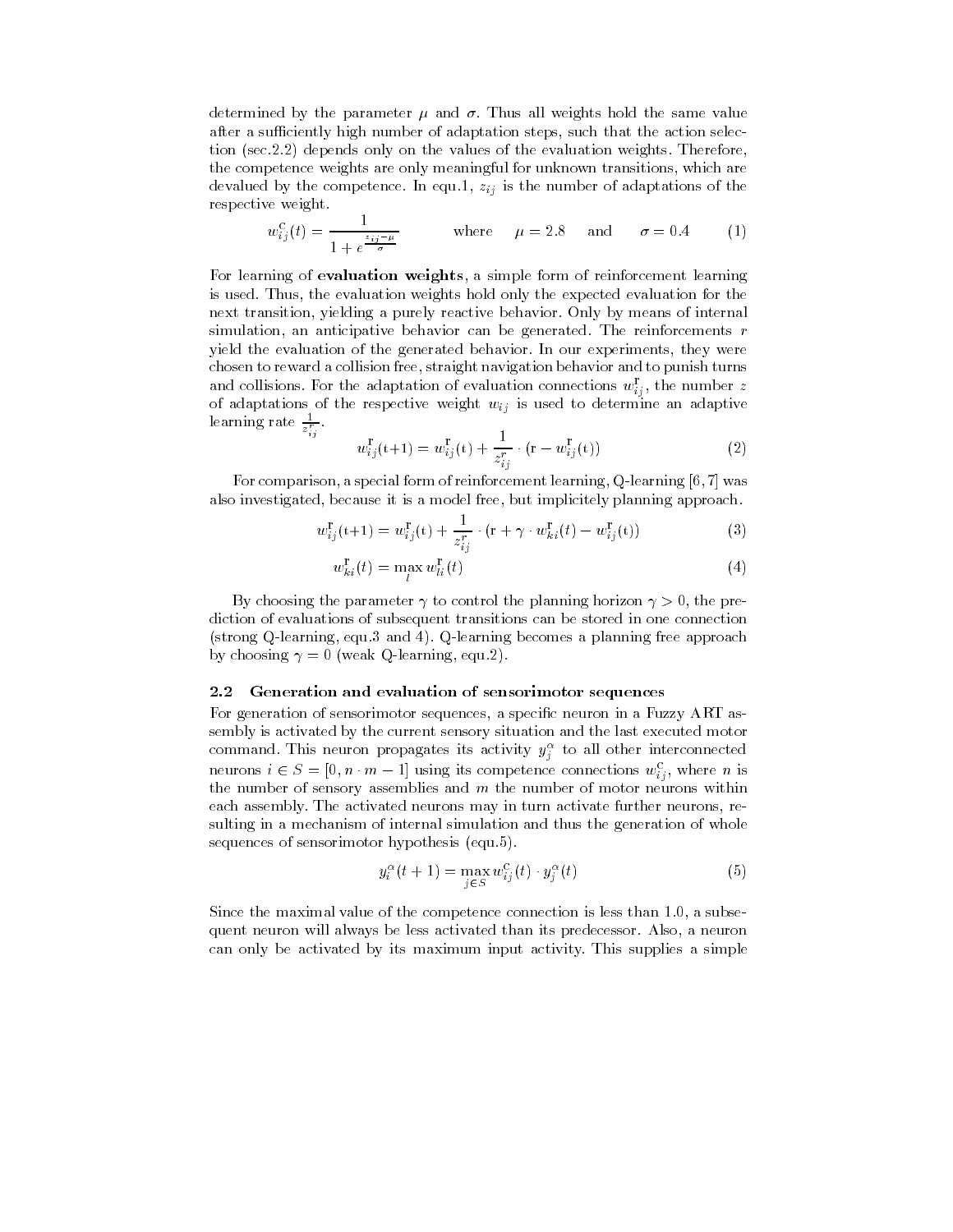stopping criterion for the propagation of interconnecting sequences. Simultaneous to the parallel generation of sequences of sensorimotor hypotheses, the model realizes the selection of the best evaluated sequence by a backpropagation of local sequence evaluations, as shown in equ.6. This backpropagation starts as the start neuron activates further neurons and each evaluation is backpropagated to the respective sequence predeccesor.

$$
y_i^{\beta}(t+1) = w_{ij}^{\mathbf{r}}(t) \cdot y_i^{\alpha}(t+1) + \max_{r \in S} y_r^{\beta}(t)
$$
 (6)

The activity backpropagated to the start neuron represents the highest sequence evaluation in each time step. Thus in each time step, an action selection is possible, which improves as internal simulation goes on. This mechanism yields high cumulated sequence evaluations for well known and highly evaluated transitions. To realize a reactive behavior, the process of internal simulation runs only for one time step. This means the starting neuron activates further neurons which then propagate their evaluations directly back onto the starting neuron.

# 2.3 Experimental scenario

Because of their embodiment and situatedness, robots are ideal systems to demonstrate the advantages of an anticipation based sensorimotor control compared to a reactive one. To navigate successfully, for example, to avoid obstacles or to go through narrow passages, they have to consider their physical and mechanical properties and constraints (e.g. inertia, holonom or nonholonom kinematics). A mobile system, a robot or an animal, that is not able to learn and consider its constraints and their sensorimotor consequences, will not be able to evolve successful navigation behaviors.

To demonstrate the advantages of an anticipation based sensorimotor control, we used the mobile robot Khepera as a non-holonom system. Because of the used restricted action space, our system has to consider its constraints and is forced to start an early obstacle avoidance by internal simulation to realize a successful navigation behavior.

In our investigations, the visual sensory inputs were provided by an omnicamera. After a transformation into a physiological color space [8] specially tuned receptive fields extract the color distribution around the robot, which gives an implicit description of the obstacle arrangement.

### $\mathbf{3}$ Results

To demonstrate the advantages of anticipative systems, i.e. systems featuring explicit planning, we provide a comparison between the following approaches:

- the presented system which explicitely plans by internal simulation,
- a purely reactive system which operates exclusively on the current sensorimotor situation, and
- an implicitly planning approach, Q-learning.

For the investigation of anticipation-based behavior, we used Fuzzy-ART modules with 50 nodes (vigilance  $\rho = 0.9$ ) for sensory clustering and three executable actions per sensory assembly. A sequential learning process was employed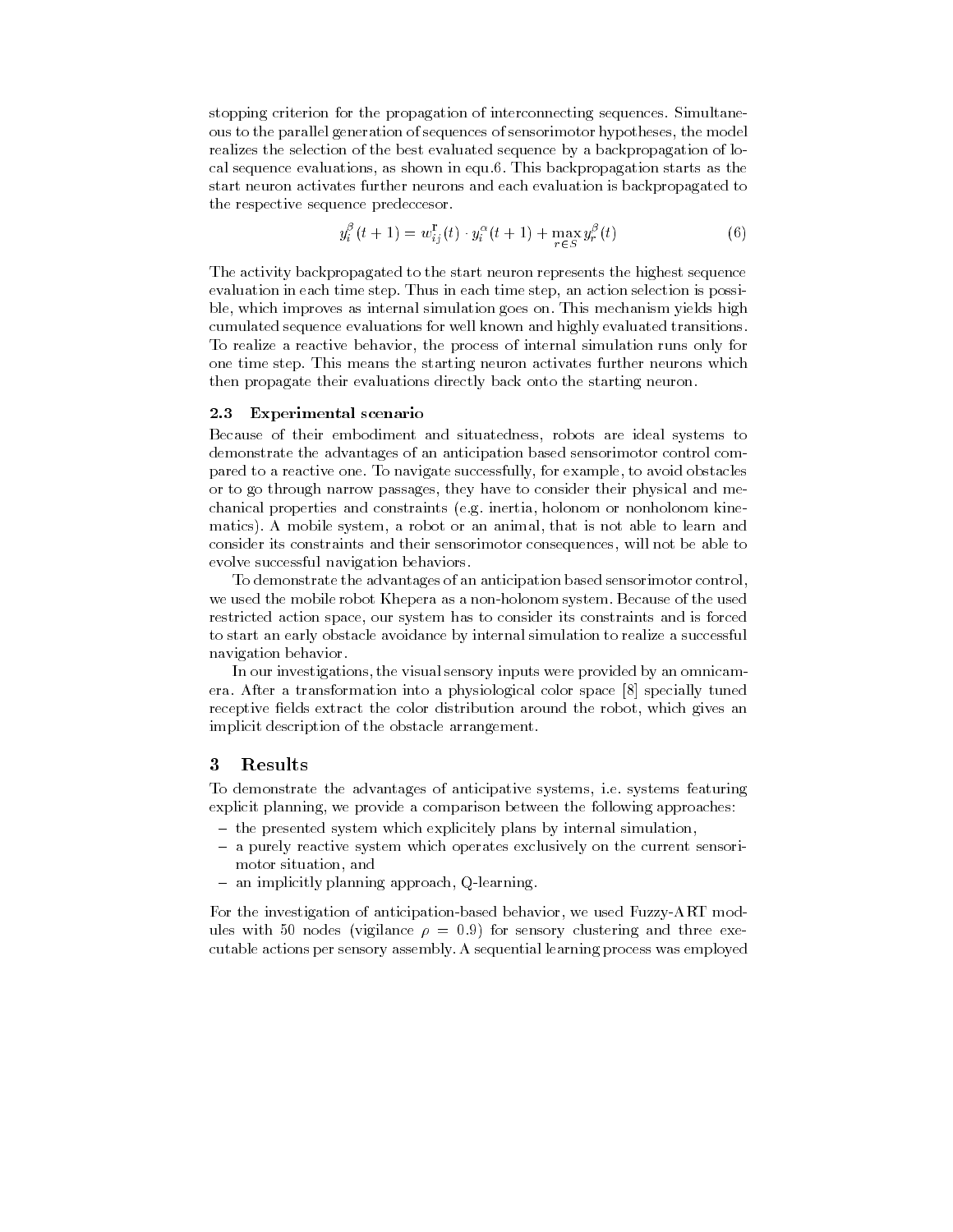to structure the sensory clusters and to adapt the competence and evaluation weights involving more than 10.000 typical sensorimotor situations. In Q-learning we used a planning horizon of  $\gamma = 0.9$ . Systems except Q-learning, which does not use competence weights, utilized equ.1 to adapt their competence weights. The behavior generated by the different systems was recorded over 10 trials each and is exemplarily depicted in fig.2.



Fig. 2. In the experiments, a trial ended either after a collision or a maximum of 40 steps. The generated behavior shows that only the explicitly planning system (middle) was able to realize a successful obstacle avoidance considering the physical limitations of the nonholonom robot with a very limited action space. After the very first detection of a curve or obstacle, this system began to move to the left (as second selected action) and pursued that movement until the turn was negotiated. In contrast, the reactive system (left) chose to drive straight forward until almost hitting the wall. Only directly in front of the wall it chose to turn right, thus unable to avoid a collision. The Q-learning system (right) initiated also an early turn to the left and continued until the turn was negotiated. Subsequently, the action 'go straight' was repeatedly chosen, because the visual situation in the middle of the floor is represented by the same Fuzzy ART node as the floor situation near the wall. Only in the situation directly in front of the wall, another Fuzzy ART node was activated and a turn initiated. Like Q-learning, our reactive approach also learned the action 'go straight' for the floor situation, but by means of internal simulation, it chose mostly turns.

Further, in each trial the achievable total reinforcement was determined as the sum of the individual reinforcements received after each motor command. The respective mean values and variances together with typical trial lengths and the mean reinforcements for a single motor command are shown in table 1.

| criteria               |          |      | reactive system explicitly anticip. system Q-learning |      |
|------------------------|----------|------|-------------------------------------------------------|------|
| reinforcement          | mean     | 2.8  | 15.6                                                  | 4.2  |
| per trial              | variance |      | 8.6                                                   | 2.4  |
| trial length           | mean     |      | 29.2                                                  | 11.7 |
|                        | variance | 0.4  | 14.2                                                  | 4.2  |
| reinforcement per step | mean     | 0.61 | 0.55                                                  | 0.57 |

Table 1. Mean reinforcement and standard deviation (std) for 10 trials of the different systems. Although the explicitly planning system achieves the highest mean reinforcement per trial, it also yielded the highest std. This was caused by 4 of those 10 trials (maximal trial length was 40) that ended due to collision, most probably as a matter of the hardware fixation of the omnicamera. The trials of the reactive and the Q-learning system all ended by collision and therefore in lower trial lengths. Further the mean reinforcements per step (not considering the step that resulted in a collision) show that the explicitely planning system got the lowest reinforcement per step as a result of more turns executed, which yield lower reinforcements than the movement 'go straight'.

These results give a strong indication that only the explicitly planning system is able to realize an obstacle avoidance for the inert, non-holonom roboter system. In comparison, the reactive system did not produce any avoiding actions at all. Though the Q-Learning system chose mostly proper motor commands, it could not overcome the perhaps non-optimal sensorimotor representation.